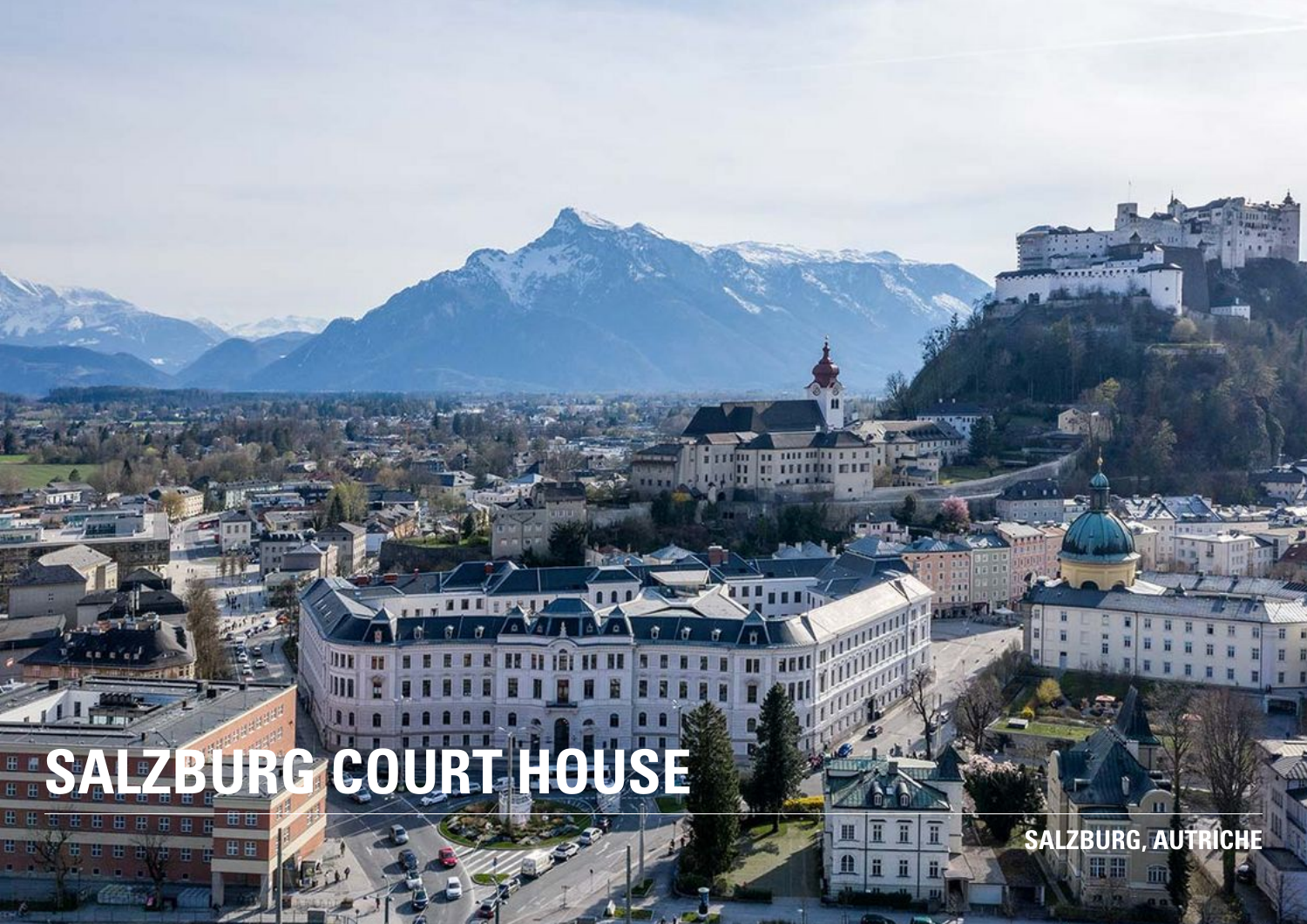

## **Général:**

| Concept/Produit:         | Insulation engineering, Planchers, Systèmes de<br>construction à sec, Interior fit-out and furnishings                  |
|--------------------------|-------------------------------------------------------------------------------------------------------------------------|
| Forme du bâtiment:       | Bâtiments gouvernementaux, Palais de justice                                                                            |
| Architecture:            | Franz&Sue ZT GmbH                                                                                                       |
| Client:                  | Bundesimmobiliengesellschaft m.b.H.                                                                                     |
| Proprietor:              | Bundesimmobiliengesellschaft m.b.H.                                                                                     |
| Tenant:                  | <b>Federal Ministry of Constitutional Affairs, Reforms,</b><br>Deregulation and Justice                                 |
| User:                    | <b>District Court and Public Prosecution Salzburg</b>                                                                   |
| <b>Company Division:</b> | Lindner GmbH, Lindner Isoliertechnik & Industrieservice<br>GesmbH, Lindner SE   Aménagement Intérieur et<br>Ameublement |

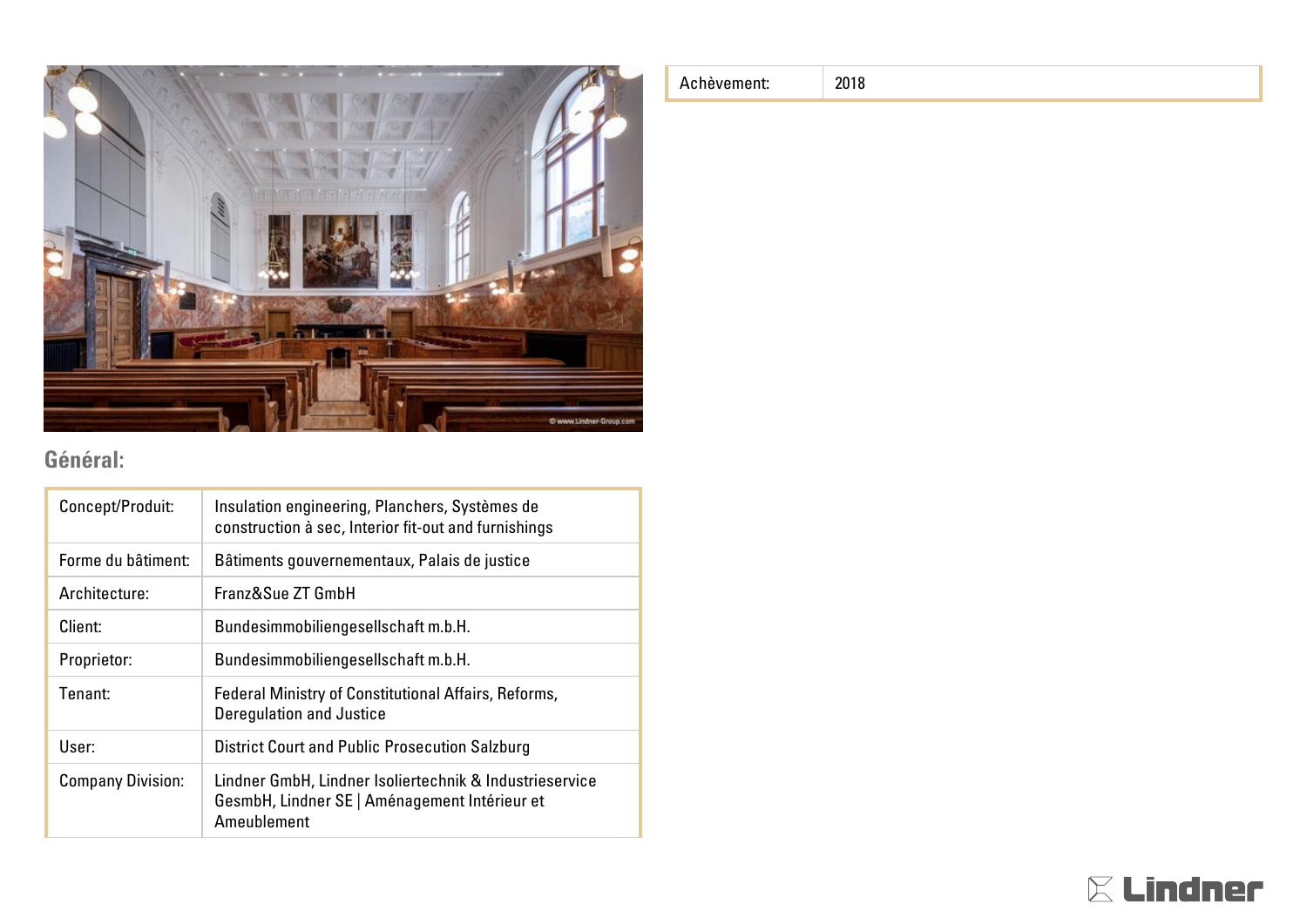## **Description:**

Between the bank of the Salzach and the fortress Hohensalzburg lies the judicial building Salzburg. The magnificent building from the imperial era houses one of the largest provincial courts in Austria. After 1970, the building was extended for the first time by an annex in the courtyard. Two of the cell arches that were created at that time, as well as a further extension, have now been replaced by a Y-shaped, open new building, which connects the historic existing buildings and provides much transparency with lots of wood and glass. The historic, listed part of the Justice building has undergone a complex refurbishment, which at the same time considered monument protection, fire, smoke and sound insulation as well as a special safety concept.

Lindner in cooperation with the Austrian subsidiary Lindner GmbH realised extensive interior fit-out works on behalf of the Austrian Bundesimmobiliengesellschaft m.b.H. Classic drywall work on walls and ceilings, acoustically optimized fire protection coverings on ceilings and wooden girders in the roof truss, furniture integrated in the walls as well as hollow and raised floor systems, eg. FLOOR and more® and FLOOR and more® hydro have been installed. Lindner also produced custom doors, e. g. with assisted operatoin, special locking techniques, locking latch locks as well as fire, smoke and sound insulation. In addition, some doors have been built after the historical model and some historical elements have been restored by a specialized carpentry business.

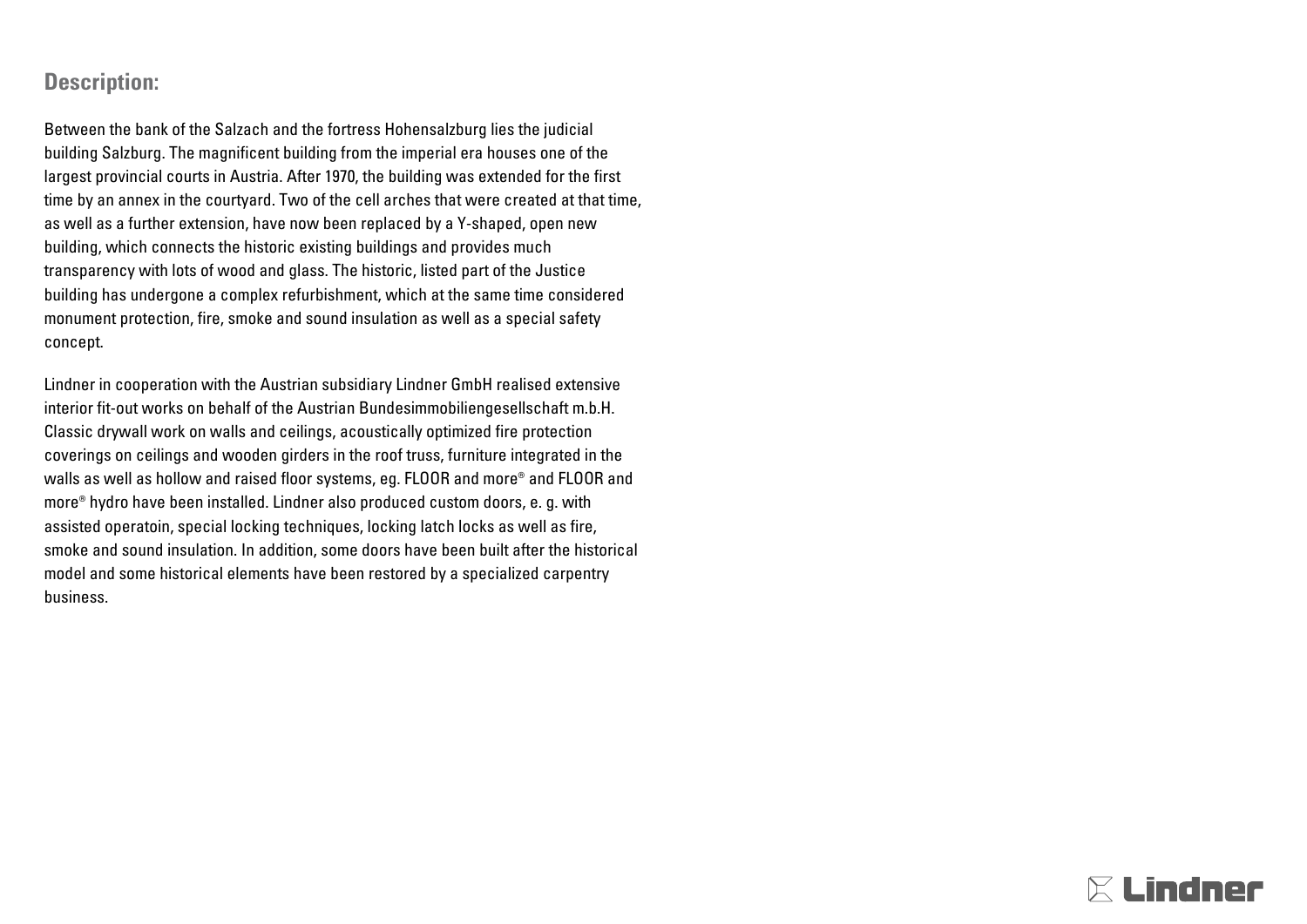



## **Produits mis en oeuvre:**

**Building services insulation Structural Fire Protection** Fire protection for steel beams Fire protection for pipeline installations **Planchers creux** FLOOR and more® FLOOR and more® hydro CAVOPEX **Planchers surélevés** NORTEC **Plasterboard partition systems** Fire wall plasterboard systems Metal stud plasterboard partition systems Plasterboard wall lining systems **Plasterboard ceiling systems** Plasterboard ceilings **Doors** Portes en bois **Walls** Wooden wall claddings

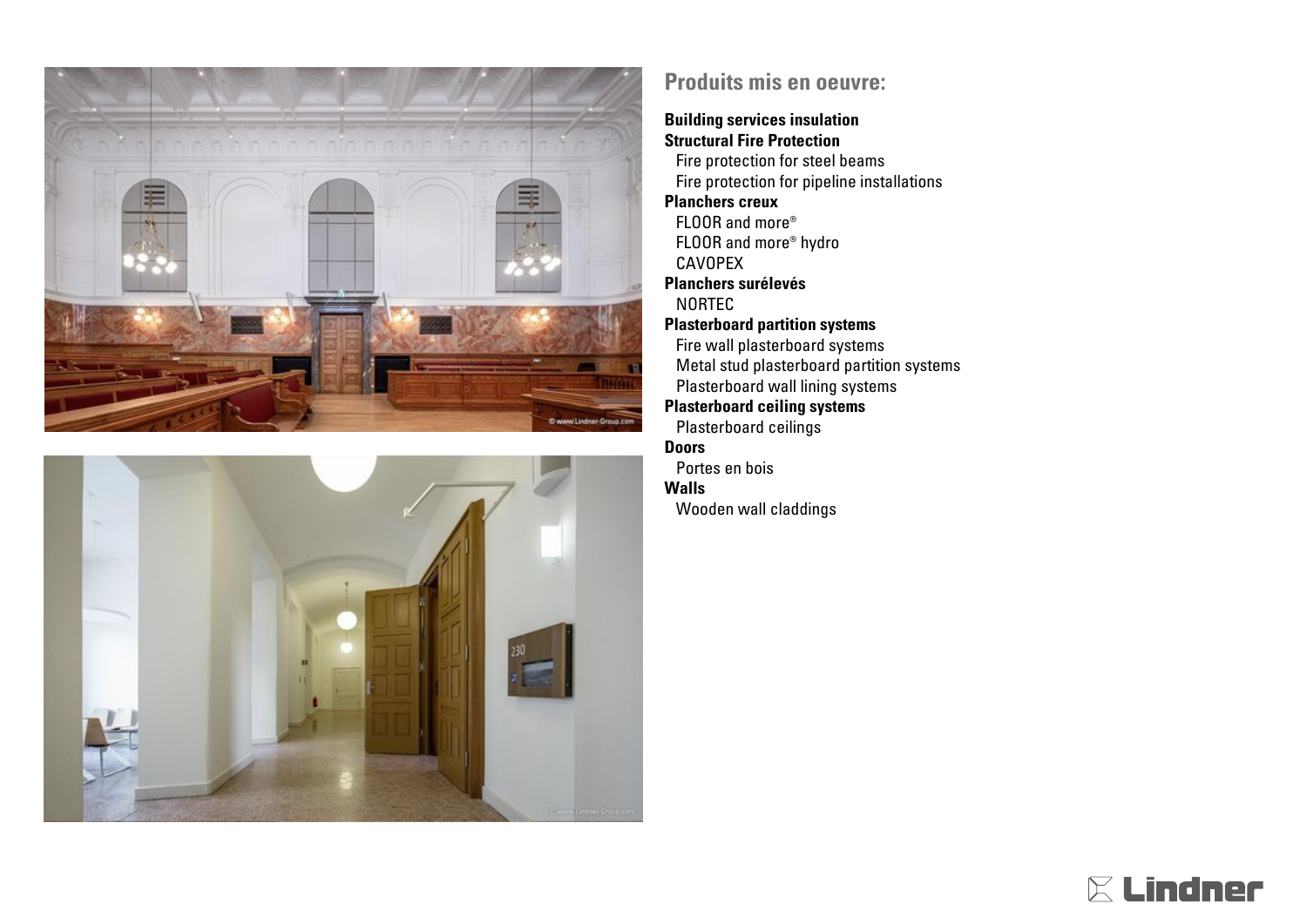

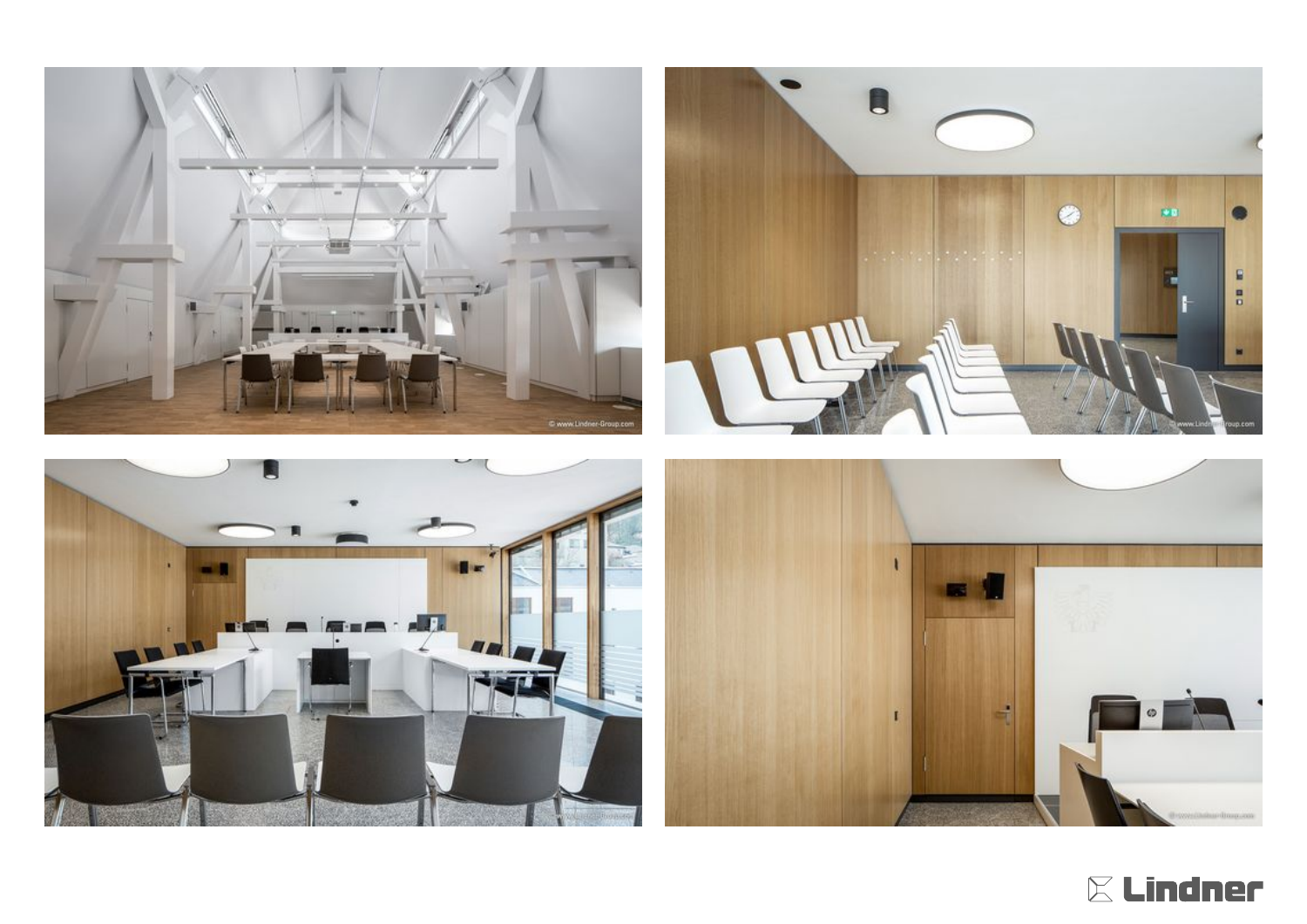





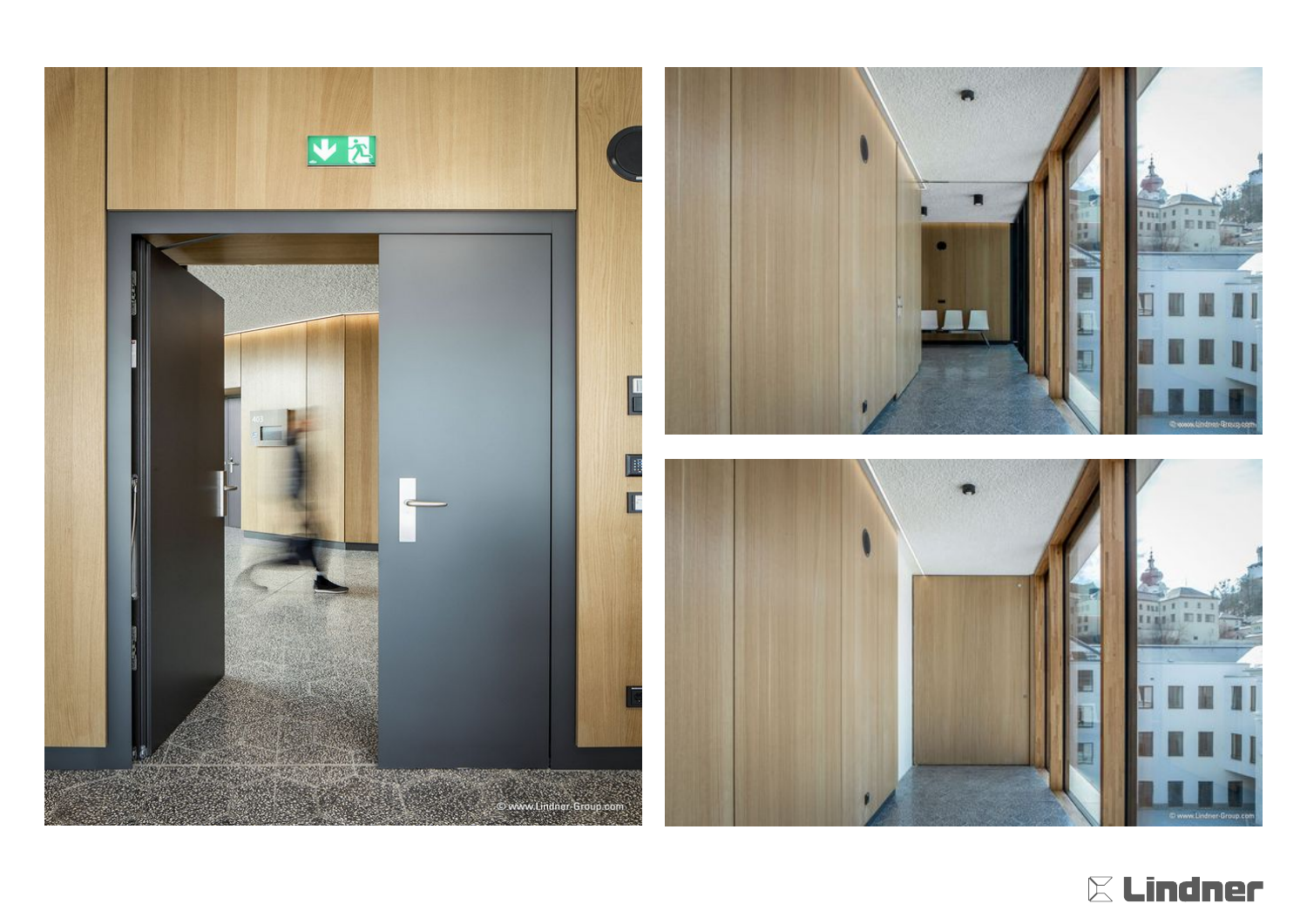



 $\odot$  www.Lindner-Group.com





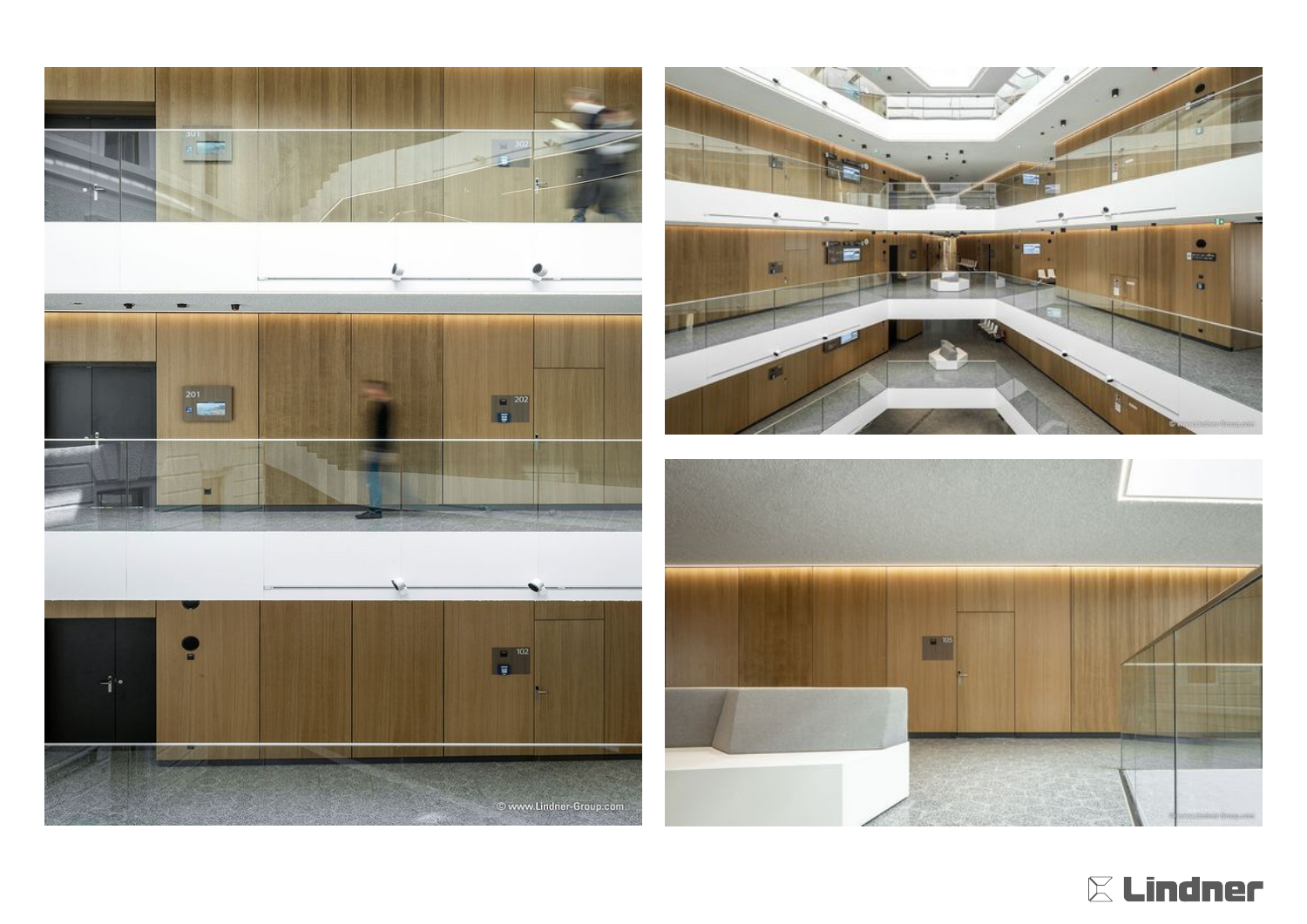